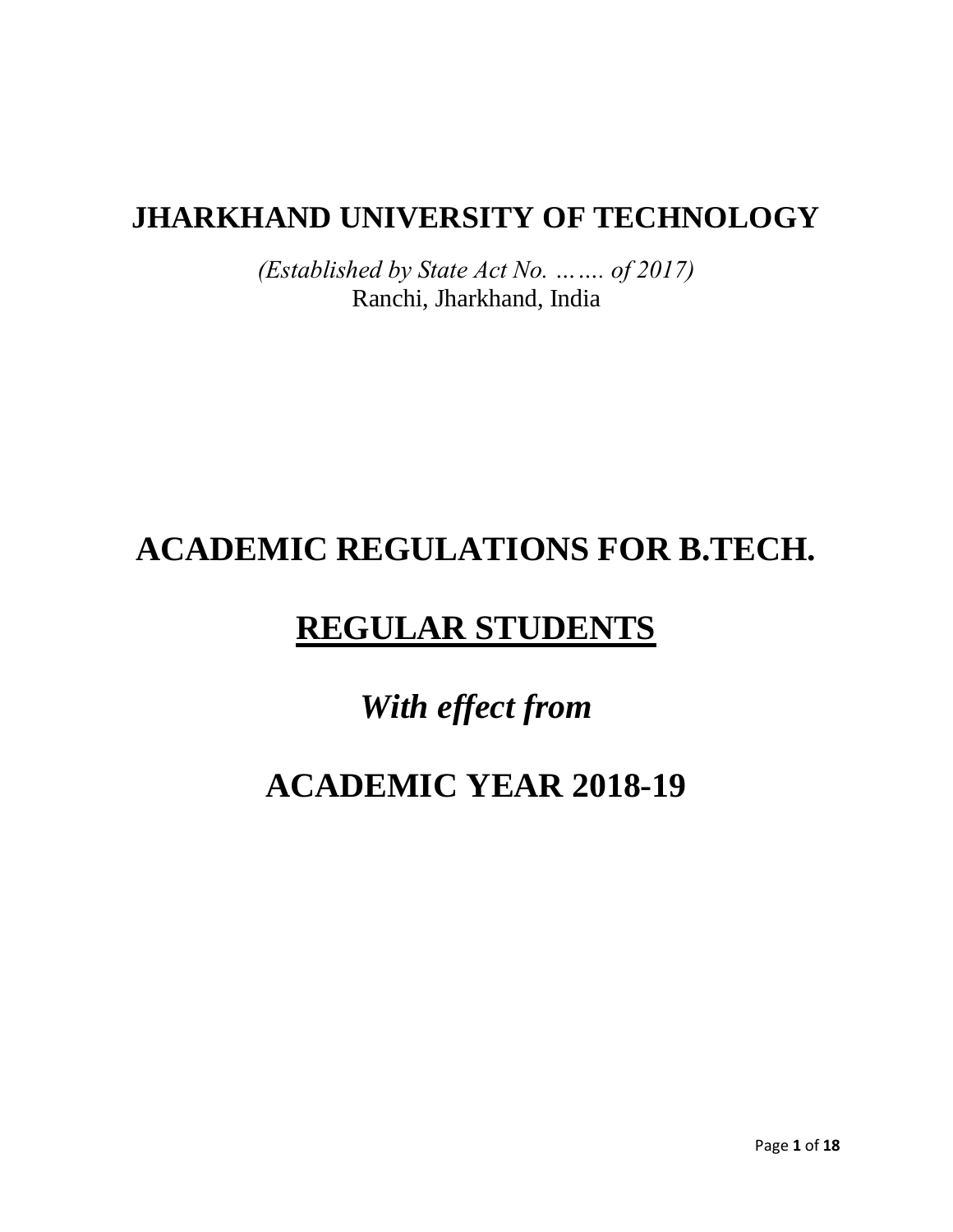## **Contents**

| Sl. No.        | <b>Topic</b>                                  | Page No.       |
|----------------|-----------------------------------------------|----------------|
| $\mathbf{1}$   | <b>INTRODUCTION</b>                           | 3              |
| $\mathfrak{2}$ | <b>ACADEMIC CALENDAR</b>                      | 3              |
| 3              | <b>ADMISSION</b>                              | $\overline{4}$ |
| $\overline{4}$ | <b>ATTENDANCE</b>                             | 5              |
| 5              | <b>COURSE STRUCTURE</b>                       | $\mathfrak{S}$ |
| 6              | <b>REGISTRATION</b>                           | 6              |
| 7              | <b>EXAMINATION</b>                            | $\,8\,$        |
| 8              | <b>GRADING OF PERFORMANCE IN EXAMINATIONS</b> | 9              |
| 9              | RECORDS OF ACADEMIC PROGRESS                  | 10             |
| 10             | <b>GRADUATION REQUIREMENT</b>                 | 11             |
| 11             | <b>AWARD OF DEGREE</b>                        | 11             |
| 12             | <b>GRADE AFTER COMPLETION OF COURSE</b>       | 12             |
| 13             | <b>GUIDELINES FOR ASSIGNMENT</b>              | 12             |
| 14             | <b>CHANGE OF BRANCH</b>                       | 12             |
| 15             | <b>RE-ADMISSION</b>                           | 13             |
| 16             | <b>ANNEXURE I</b>                             | 14             |
| 17             | <b>ANNEXURE II</b>                            | 17             |
| 18             | <b>ANNEXURE III</b>                           | 18             |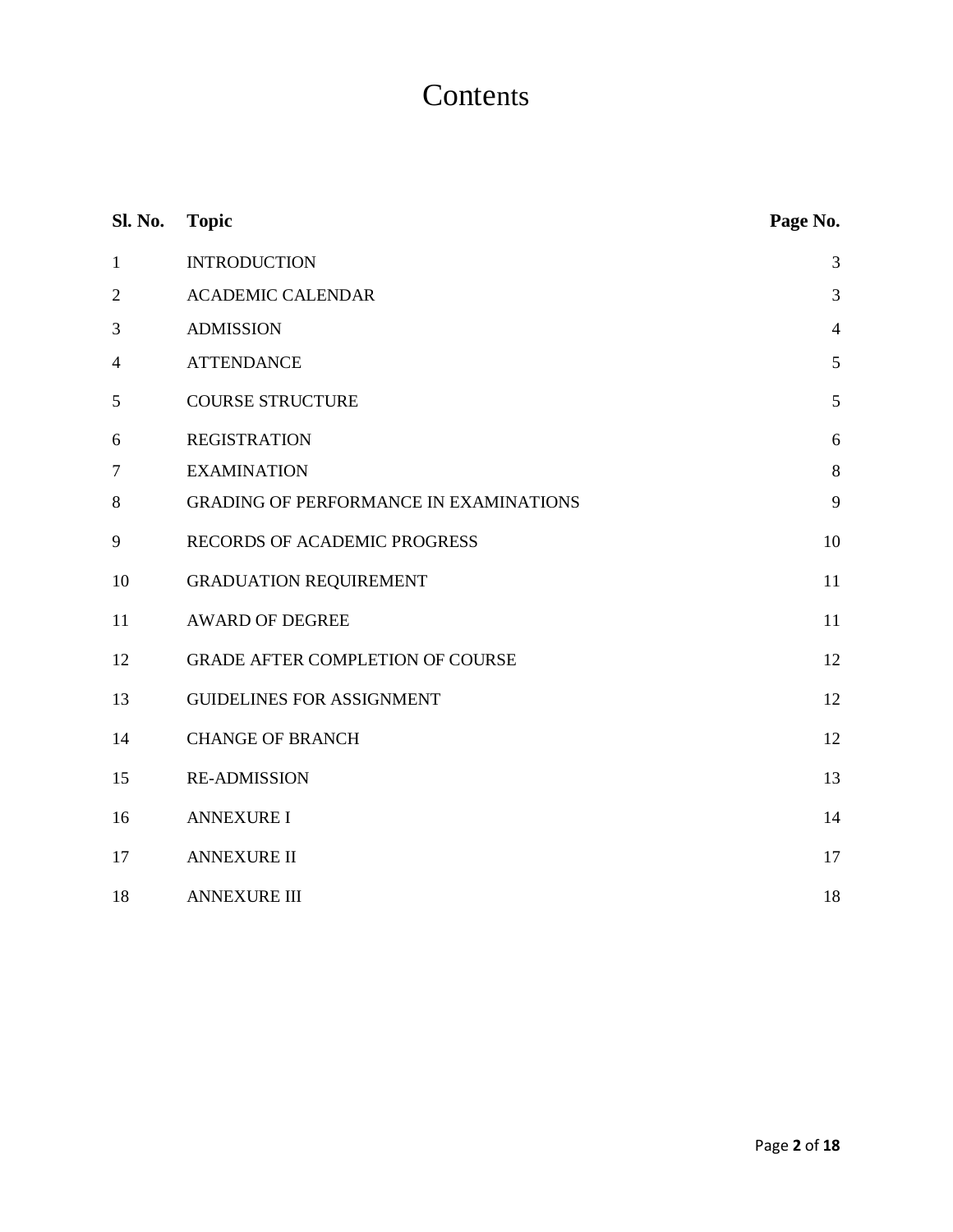## **1. INTRODUCTION**

The provisions contained in these regulations govern the conditions for imparting courses of instruction, conducting examinations and evaluation of students' performance leading to the Degree of Bachelor of Technology (B. Tech.). These are applicable to the new batches with approval of the JHARKHAND UNIVERSITY OF TECHNOLOGY from time to time.

**1.1. Disciplines:** The disciplines in which the courses of study are available and Degrees will be offered are:

- 1. Civil Engineering (CE)
- 2. Electrical Engineering (EE)
- 3. Mechanical Engineering (ME)
- 4. Electronics and Communication Engineering (ECE)
- 5. Electrical and Electronics Engineering (EEE)
- 6. Computer Science and Engineering (CSE)
- 7. Information Technology (IT)
- 8. Metallurgical Engineering
- 9. Production Engineering
- 10. Chemical Engineering
- 11. Mining Engineering
- 12. App. Electr. & Instr. Engg.

New disciplines may be added in future with approval of Jharkhand University of Technology, Ranchi and the Department of Higher, Technical Education & Skill Development, Government of Jharkhand.

**1.2.** The provisions of these regulations shall also be applicable to any new disciplines that will be introduced from time to time and added to the list in Section 1.1.

**1.3.** Any regulation, as and when required, may be changed on the recommendation of the Academic council of the University.

## **2. ACADEMIC CALENDAR**

**2.1**. The academic session is divided into two semesters each of approximately 90 days duration: having a Monsoon semester and a Spring Semester.

**2.2.** The Jharkhand University of Technology, Ranchi will approve the academic calendar consisting of schedule of activities for a session inclusive of dates for registration, Mid-Semester and End-Semester Examinations; inter-semester breaks. It will be announced at the beginning of the semester. The academic calendar shall usually provide for at least 90 working days (including examination dates) in each semester, excluding holidays and days when classes are suspended.

**2.3.** All subjects/ courses are to be registered by the student in a semester to earn credits which shall be assigned to each subject/ course in an L: T: P: C (lecture periods: tutorial periods: practical periods: credits) structure based on the following general pattern.

• One credit for one hour/ week/ semester for theory/ lecture (L) courses.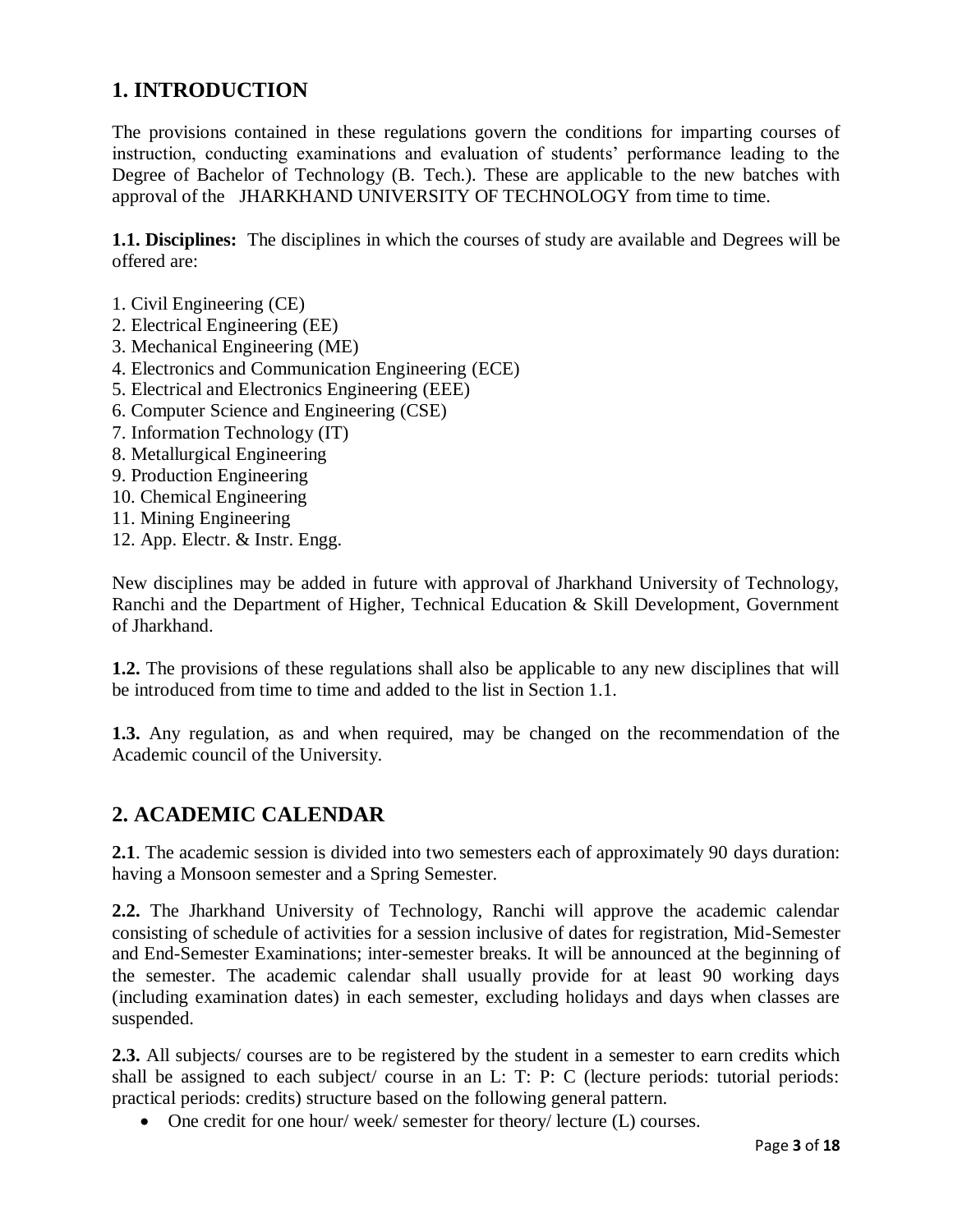- One credit for one hour/ week/ semester for theory/ Tutorial (T) courses.
- One credit for two hours/ week/ semester for laboratory/ practical (P) courses

Courses like Environmental Science, Professional Ethics, Gender Sensitization lab and other student activities like NCC/NSO and NSS are identified as mandatory non -credit courses.

### **3. ADMISSION**

**3.1.** Admission to all courses will be made in the Monsoon Semester of each session at the First Year 1<sup>st</sup> semester/ Second year 3<sup>rd</sup> semester (lateral entry) level through the entrance examination conducted by JCECEB. However, private Engineering Colleges will follow the AICTE/Government policy for the admission. Basic qualification for entry in both levels will be as per AICTE norms.

#### **3.1. i. Basic qualification for admission to all B. Tech. Courses in First year –**

I. Sc. /10+ 2 or equivalent exam passed with Physics, Mathematics as compulsory subjects along with Chemistry and he/she has minimum of 45% marks (40% for reserved category) in above subjects taken together. Norms of AICTE will always be applicable.

#### **ii. Basic Qualification for admission to all B. Tech. Courses in second year through lateral entry-**

(a) Three years diploma course passed with 40% marks (reserved category) and 45% marks (general category). Norms of AICTE will always be applicable.

(b) Passed B.Sc. with Math. Norms of AICTE will always be applicable.

**3.2.** There is no provision of Inter-College transfer of students.

**3.3.** The Institute reserves the right to cancel the admission of any student at any stage of his career on grounds of unsatisfactory academic performance, irregular attendance in classes or indiscipline (Annexure I).

**3.4.** At the time of admission, the student is required to provide the following documents:

- (a) A certificate for proof of age (Birth certificate or Board certificate).
- (b) Pass certificate of the qualifying examination.
- (c) College/ School leaving certificate.[CLC/SLC]
- (d) Migration certificate (If applicable)
- (e) 02 recent passport size colour photographs.
- (f) Allotment letter of seat from JCECEB, Board, Ranchi
- (g) Other relevant category certificate, if any.

**3.5.** The student is also required to fill up prescribed forms for semester registration in the Jharkhand University of Technology, Ranchi.

**3.6.** A provisional admission may be permitted if any of the certificates is not produced, except CLC/SLC and the rest has to be submitted on any other date to be fixed by institute.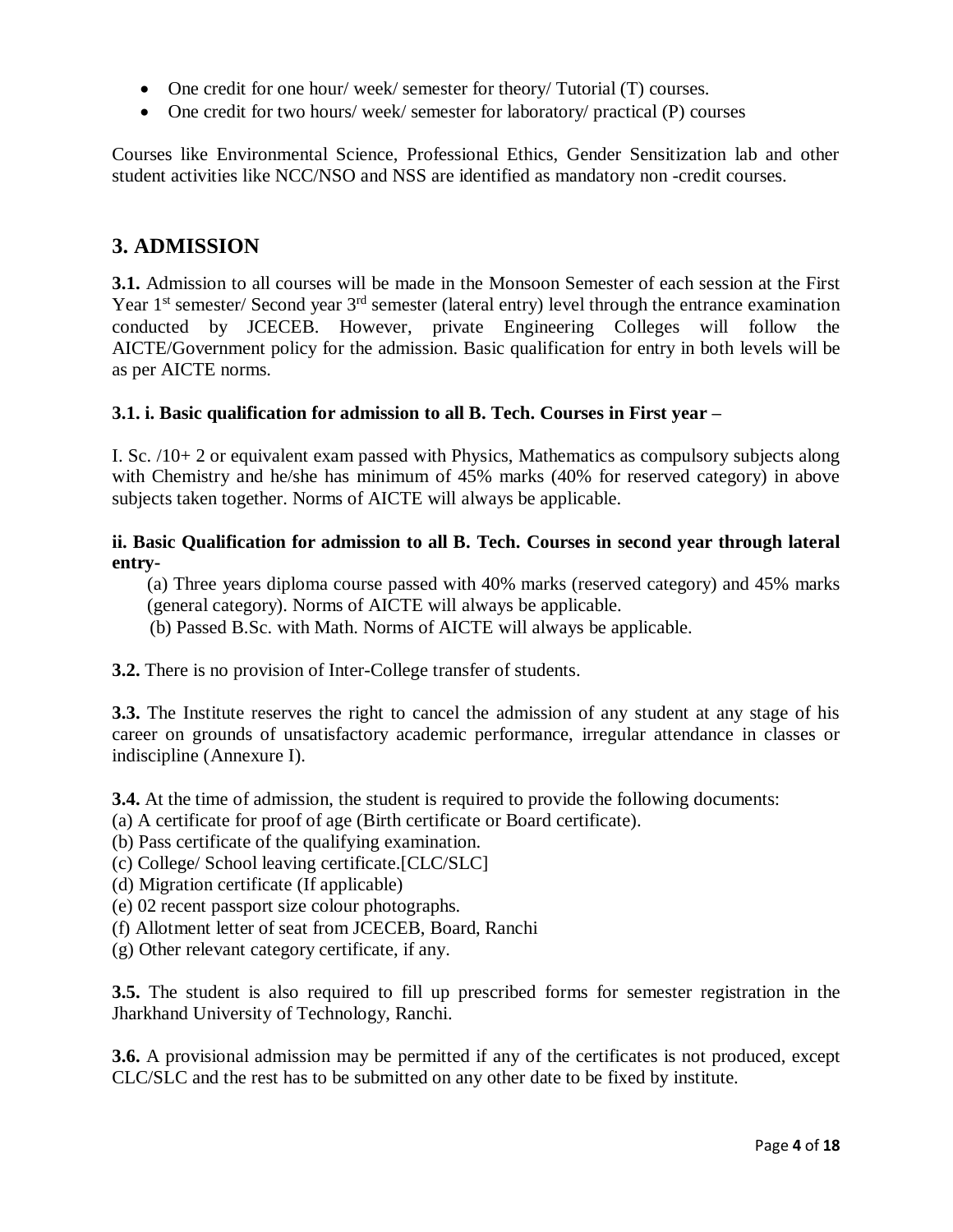## 4. **ATTENDANCE**

**4.1.** Every student is required to attend all the lectures, tutorials, practical/ sessional & other prescribed curricular & co-curricular activities. A student having at least 75% attendance (excluding attendance in mandatory non-credit courses Environmental Science, Professional Ethics, Gender Sensitization Lab, NCC/NSO and NSS for that semester) will be allowed to appear in end semester examination.

**4.2**. The attendance shall be counted from the date of admission in the college or start of academic session, whichever is later.

**4.3.** Attendance sheet will be provided to each and every Teacher for maintaining the monthly attendance of the students and same will be documented in centralized manner by the Academic office of the respective Institute. The Principal of the concerned Engineering Institute will look after the whole process. Failing which admission will be cancelled and all fees deposited will be forfeited.

The credit for the attendance will be calculated as follows:

 Number of classes attended in a course % attendance = --------------------------------------------------------- X 100

Total number of classes taken in that course

and the weightage of attendance would be as:

| Attendance % | $75-$<br>79 % | $80 - 85%$ | 90 %<br>86 – | $1 - 95\%$<br>Q 1 | 96-100% |
|--------------|---------------|------------|--------------|-------------------|---------|
| Weightage    |               | 02         | ບປ           | Э4                | v.      |

#### **5. COURSE STRUCTURE**

**5.1.** The curricula for the different degree programmes as proposed by the respective departments and recommended by the Under-graduate Programme and Evaluation Committee (UGPEC) shall have the approval of the Academic Council of JUT. The departments will also prepare the syllabus of each subject containing the scope of studies and instructions to be imparted which must have the approval of the JUT.

**5.2.**

i. All subjects will have Lecture- Tutorial-Laboratory/ Design components (L-T-P) to indicate the contact hours. Theory courses will have 3-0-0 (3 credits) or 3-1-0 (4 credits) structure. Design or laboratory courses will be offered as distinct (0-0-P) courses without being mixed with lecture components.

ii. Normally, subjects based on engineering or scientific principles or on thought-provoking information, where it is possible to conduct a closed book examination, will be taught as theory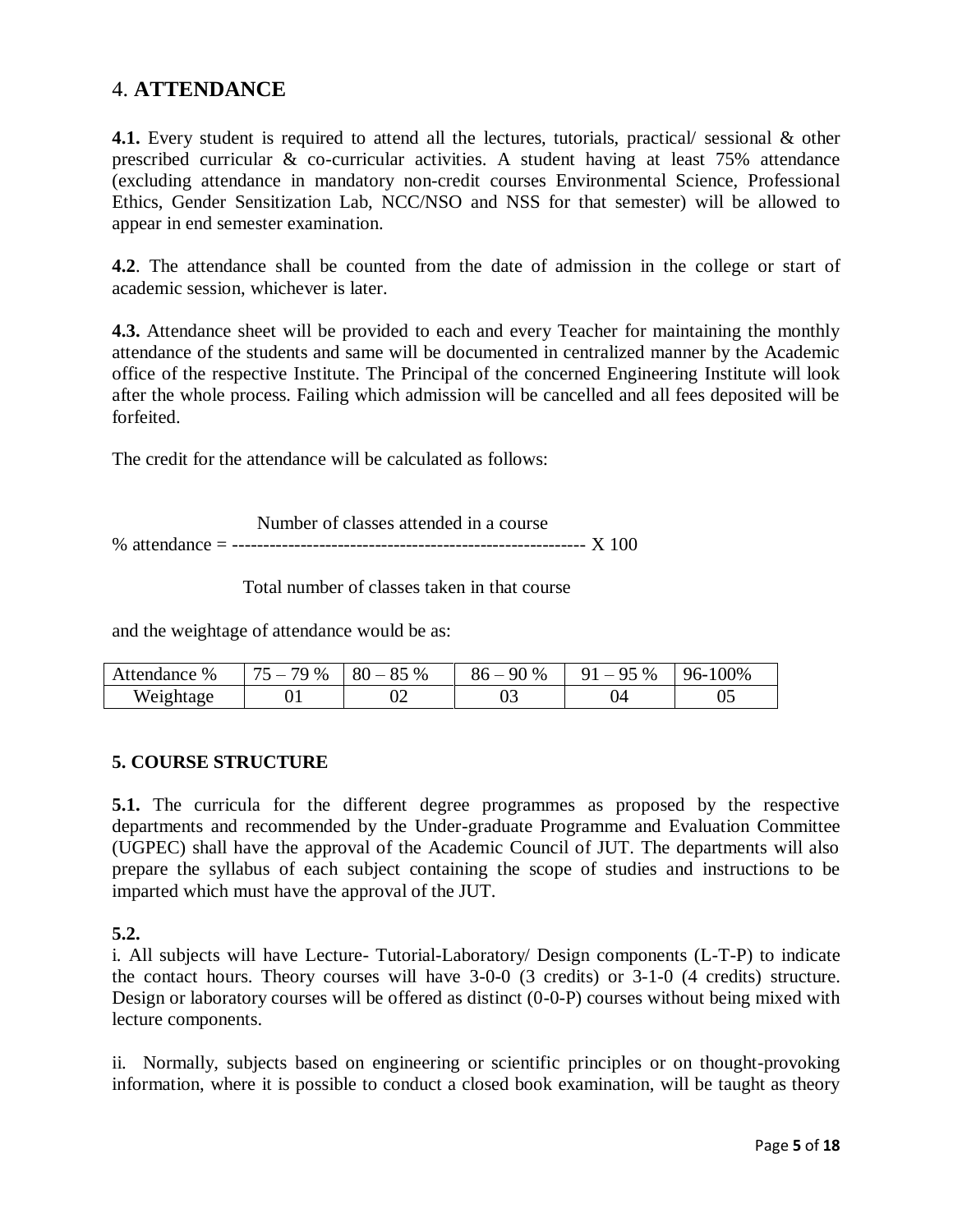courses, whereas those based on applications and practice (conceptual, computational or experimental) will be covered under Design or Practical Courses/ Sessional Courses.

iii. All subjects will have credit count. Teaching will be reckoned in terms of credits.

**5.3.** The prescribed coursework shall be grouped under heads –Humanities courses, Basic Science courses, Professional core courses, Elective courses & Mandatory courses.

**5.4.** The curricula to be followed in the first two semesters by the students of all disciplines.

**5.5.** The curricula for B. Tech. course will include a programme of "Short term Industrial or Research Experience (SIRE)" of 08 weeks duration after the  $6<sup>th</sup>$  semester. The experience may be obtained in any reputed industry, research organization, and any other organization of comparable repute. The place of work has to get prior approval of the Department/Training & Placement. On completion of the programme, the student shall submit a report to the department, which will earn 2 credits after evaluation and viva-voce examination in the 7th semester. Detailed procedure for administration of SIRE is given in Annexure-II.

**5.6.** In addition to regular course work, a B. Tech. student must carry out a major project in final year under the guidance of one or two supervisors. The project work (Annexure-III) will carry a total of 12 credits between 7th and  $8<sup>th</sup>$  Semesters, the distribution being 4 and 8 credits respectively.

**5.7.** Every programme shall provide a "Seminar and Technical Writing" course during the 8th semesters where the students shall learn and practice The Training and Placement cell of the respective College will coordinate with the reputed organization/industry for Short term Industrial training of the students. Each student will also do 1 or 2 seminars and/or poster presentations before the class. Evaluation will be based on attendance in departmental and Institute seminars, presentation in seminars, poster presentations and technical writing supervised by the course teacher.

### **6. REGISTRATION**

**6.1.** Every student in undergraduate programme is required to be present and register for each semester on the date fixed and notified in the Academic Calendar.

The registration process will have 3 components:

- (a) Physical presence of the student on the campus on the first day of semester,
- (b) Payment of semester fees including any unpaid dues of past semesters and
- (c) Selection of courses/subjects papers to be studied during the semester.

**6.2.** Registration of students in each semester will be organized by the Academic Section. The subject details will be verified by the faculty members of respective Institute. Payment of dues will be verified by the Academic Section and Account Section. An appropriate semester registration form will be used for the purpose.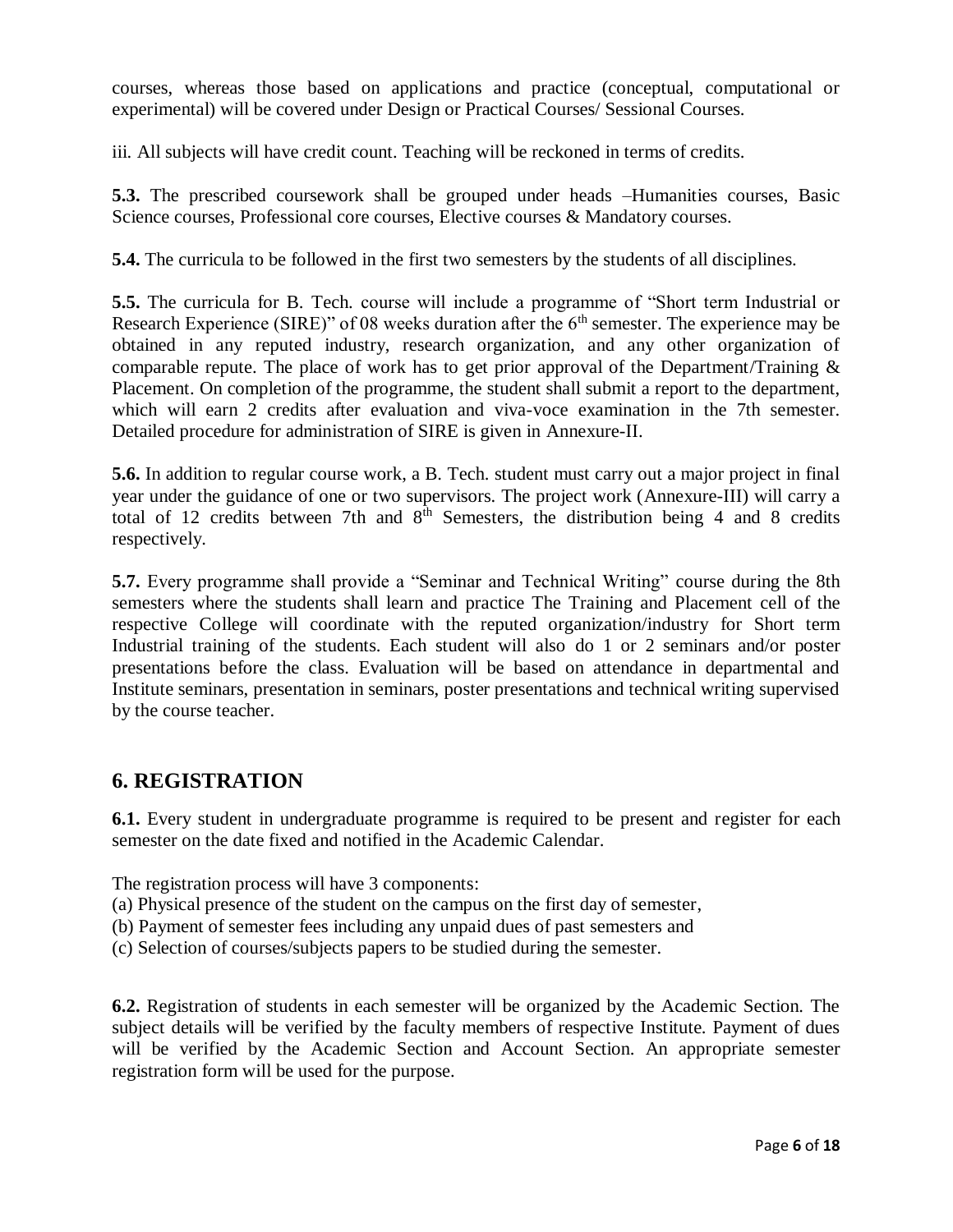**6.3.** A student who does not register on the day announced for the purpose may be permitted by Principals, in consideration of any compelling reason, late registration within next 5 working days on payment of an additional fee as prescribed by the Institute. Normally no late registration shall be permitted after the fifth working day from the scheduled date, except in special cases, a serious medical problem, a family calamity, etc. to be approved by the Principals. However, under no circumstances late registration after 15 calendar days from the scheduled date of registration is allowed.

**6.4**. Only those students will be permitted to register who have

(i) Cleared all Institute and Hostel dues of the previous semesters,

(ii) Paid all required prescribed fees for the current semester,

(iii) Not been debarred from registering for a specified period on disciplinary or any other ground

(iv) Satisfied the academic requirements and not been struck off from the rolls of the Institute.

**6.5.** To be able to register in the semester a student must

(i) Secure 'P' [Pass grade point].

(ii)To pass a subject a student must obtain minimum 21 marks (30%) out of 70 in End Semester Examination and a total of 35% marks with addition of internal marks.

(iii) Pass marks in practical examinations and projects - 50% of the total marks.

(iv) Obtain a Cumulative Grade Point Average (CGPA) of not lower than 5 (considering all courses including those in which the student has secured an F (Fail) grade. The method for calculating SGPA and CGPA is illustrated in Clause 9. If the CGPA at the end of the 2nd semester class is less than 5, the student will not be allowed to register in 3rd semester and resume it in the following year along with the next batch of students. In the repeat year, he must attend classes and be treated at par with fresh students. The B. Tech. programme must be completed within 7 years (i.e. 14 semesters) while for students admitted through lateral entry it is 5 years (i.e. 10 semesters).

(v) A candidate may be awarded grace marks upto a maximum of total 10 marks, in maximum four subjects **but not more than three marks in any subject** including theory papers, practicals, project, seminar, industrial training and/ or aggregate marks in each academic year provided he/she can be declared to have passed the academic year by the award of these marks. The grace marks shall not be added to the aggregate marks.

**6.6.** While registering for 3rd, 5th or 7th semester, a student may register for backlog papers of 1st, 3rd or 5th semester respectively and while registering for 4th, 6th, or 8th semester, he/she may register for backlog papers of 2nd, 4th or  $6<sup>th</sup>$  semester respectively. A student need not attend classes in papers registered as "backlog papers". He has to sit for end-semester examinations only and the grade will be awarded based on the scores of the latest examinations and previous mid semester Examination. The registration for backlog papers must be done at the time of semester registration. In all such cases of "backlog paper", the grade awarded will be one step lower than what the student actually obtained, provided CGPA should not be less than 5 except for the grade 'P' which remains unchanged. If a student has completed 8 semesters of study but has a few F grades in  $7<sup>th</sup>$  semester he/she must clear backlog papers of 7th semester within maximum stipulated time to complete the course.

**6.7.** For registration in 4th, 5th, 6th, 7th and 8th semester, a student must obtain CGPA not less than 5 in 3rd, 4th, 5th, 6th and 7th semester respectively.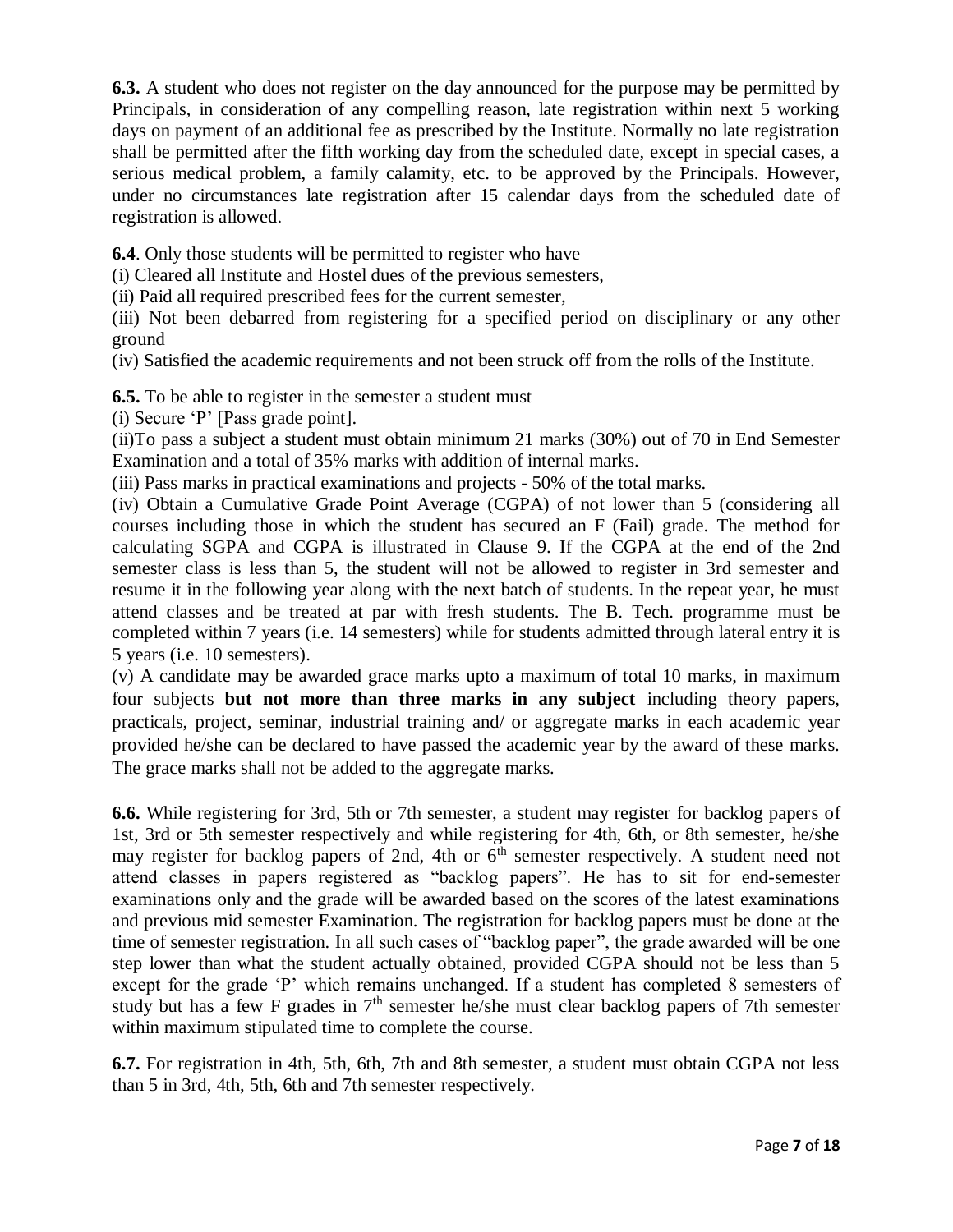**6.8.** The classes of all semesters will start from the day following the registration, or any other date decided by the Principals.

**6.9.** A student who has been debarred from appearing at an examination either

(i) As a measure of disciplinary action or

(ii) For adopting malpractice at an examination, may register for the subject (s) as backlog papers in the following semester. Those who have been awarded grade X ("debarred") because of poor attendance or for any other reason need to register for the course and attend classes as per rules. (Expect for 1st semester as per 6.3). Grade at the end of First Year (2nd Semester) CGPA >= 5 to register in 3rd semester with full suite of courses. To register in higher semester with full suite of course CGPA should also not be less than 5.

**6.10**. For appearing at any semester examination a student must attain minimum 75% of lecture delivered in each theory and in each sessional/ practical paper. Condonation of 10% of attendance on serious medical ground may be allowed by college authority.

## 7. **EXAMINATIONS:**

| <b>End Semester Examination</b> | 70 Marks |
|---------------------------------|----------|
| l Internal                      | 30 Marks |

**7.1.** The examination office of the Jharkhand University of Technology will conduct the End Semester Examinations (ESE).

> • The end semester examinations will be of 70 marks. It will comprise of seven questions (answer any five) and carry 14 marks each. Questions will be set from the entire syllabus, at least one question from each module (wherever possible).

**7.2.** Two mid semester examination of 20 marks each (out of total internal marks 30) will be conducted by respective institute. The first mid-term examination shall be conducted on 50% of the syllabus and the second mid-term examination shall be conducted on the remaining 50% of the syllabus.

> The mid semester examinations will comprise of seven questions (answer any five) and carry 4 marks each. Questions will be set from the syllabus as mention in clause 7.2, at least one question from each module (wherever possible).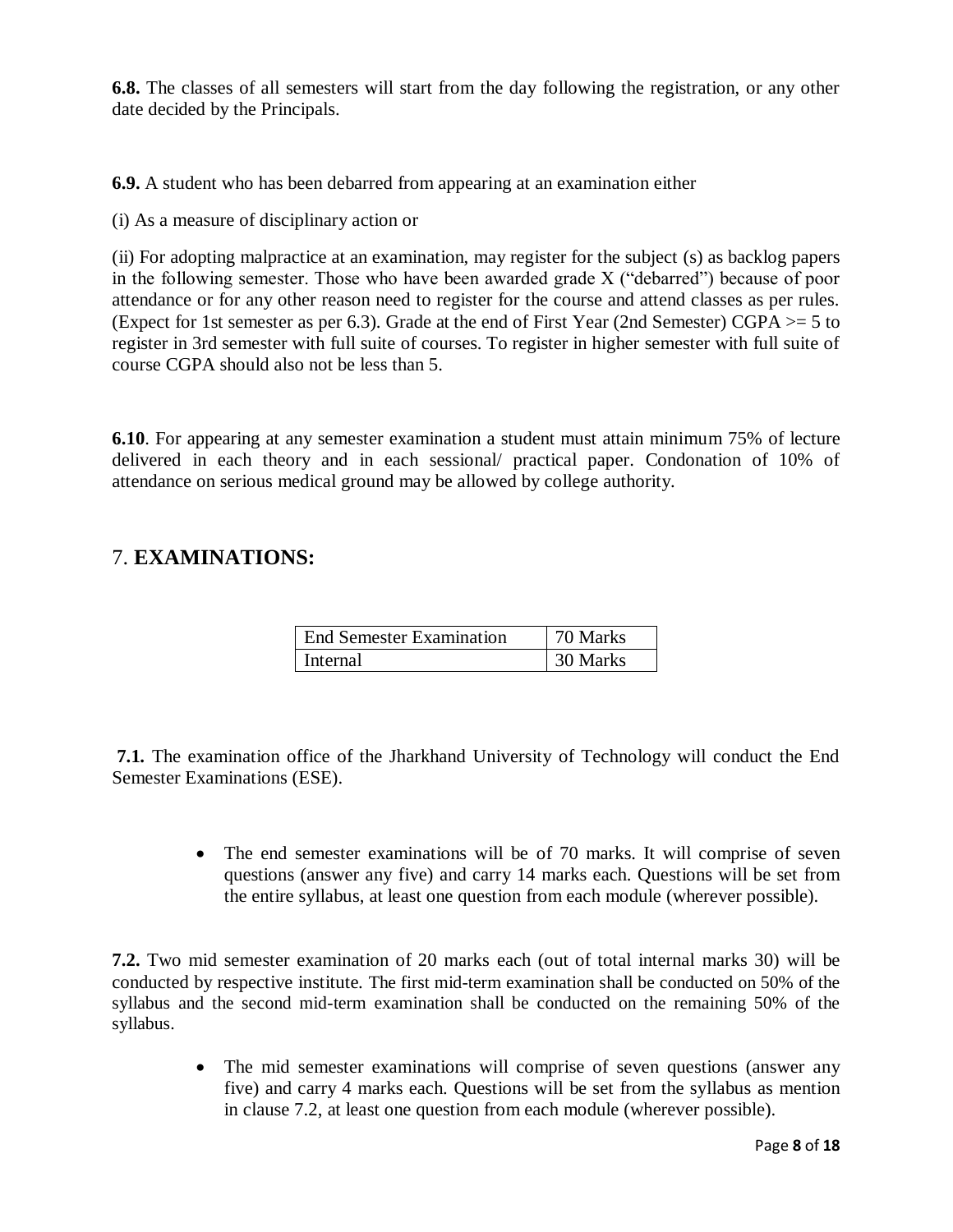| <b>Internal</b>                                                 | <b>Marks</b> |
|-----------------------------------------------------------------|--------------|
| Two Mid Semester Exam each of 20 marks (Consider Best of two)   |              |
| Teacher assessment (through tutorials, Assignment, Quizzes etc) |              |
| Attendance                                                      |              |
| Total                                                           |              |

#### **7.3. Practical / Viva – Voce examination marks (Total 50 marks)**

| • External examiner viva-voce examination marks    | 20 Marks |
|----------------------------------------------------|----------|
| • Practical performed during lab period            | 20 Marks |
| • Attendance                                       | 05 Marks |
| • Lab record / lab file maintenance up to the mark | 05 Marks |

#### **7.5. Marks for Seminar**

|  |  | <b>Minor</b> project in $7th$ semester | 50 marks (distribution of marks as in clause 7.3) |
|--|--|----------------------------------------|---------------------------------------------------|
|--|--|----------------------------------------|---------------------------------------------------|

• **Major Project** in 8<sup>th</sup> semester 100 Marks

| $\triangleright$ External examiner evaluation |  |  |  | 30 Marks |
|-----------------------------------------------|--|--|--|----------|
|                                               |  |  |  |          |

 $\triangleright$  Internal evaluation by project incharge 70 Marks

All necessary Charts, Tables, Codes and Data book, drawing board will be provided by JUT/ respective Institute as per requirement.

## **8. GRADING OF PERFORMANCE IN EXAMINATIONS**

As a measure of student's performance, an 8-scale grading system using the following letter grades and corresponding grade points per credit shall be followed:

#### 8.1. **Performance Letter grade Grade point per credit**

| Excellent | $A+$         | 10 |
|-----------|--------------|----|
| Very good | A            | 9  |
| Good      | $B+$         | 8  |
| Fair      | B            | 7  |
| Average   | $C+$         | 6  |
| Pass      | $\mathsf{C}$ | 5  |
| Fail      | F            | 0  |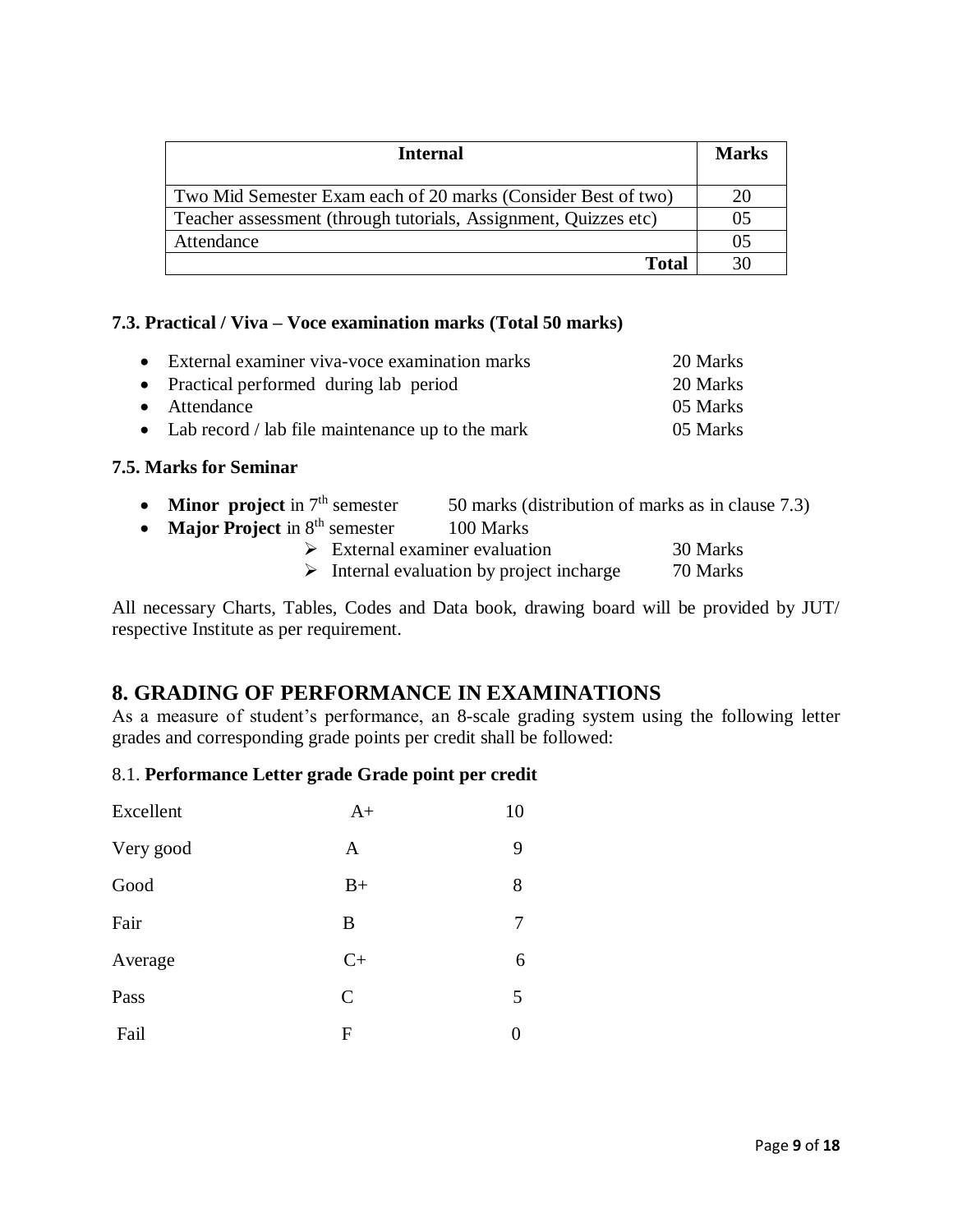**8.2.** Method of Converting percentage marks to grades. The absolute grading system will be used as under.

#### **% of marks obtained with Letter Grade**

| 90% and above | $A+$          |
|---------------|---------------|
| 80\% to 89\%  | A             |
| 70% to 79%    | $B+$          |
| 60% to 69%    | B             |
| 50% to 59 %   | $C+$          |
| 35% to 49%    | $\mathcal{C}$ |
| $< 35\%$      | F             |

To earn academic credit in a subject, a student should get a grading of "C" or above. Where prerequisite is specified for a course, a grading of C, or above shall be deemed as satisfying the prerequisite requirement.

## **9. RECORDS OF ACADEMIC PROGRESS**

**9.1.** Semester Grade Point Average (SGPA) shall be calculated as under:

 ∑Semester (Course credits x Grade point) for all courses SGPA = --------------------------------------------------------------------------------- ∑Semester (Course credits)

**9.2.** The academic progress of the students in each semester shall be maintained in a grade card or transcript, wherein the grades awarded to students as well as the points secured by the students in the examinations, shall be entered. The transcript given to the students at the end of their complete undergraduate program shall indicate the Cumulative Grade Point Average (CGPA) which shall be calculated as follows:

∑All Semester (Course credits x Grade point) for all courses  $CGPA = 1$ ∑All Semester (Course credits) i.e. ∑ (All subjects credits)

The CGPA shall be rounded off to one place of decimal. While calculating CGPA, the 'F' shall be replaced by the better grade earned in these course in the subsequent semester/ Summer Examination.

#### **9.3.** Credit Adjustment for Lateral Entry Programme

For the students entering from 3rd semester through Lateral Entry Scheme from Diploma institutions will be awarded proportionate and equivalent credits and the calculation of SGPA and CGPA will be made from  $3<sup>rd</sup>$  and  $4<sup>th</sup>$  semester respectively.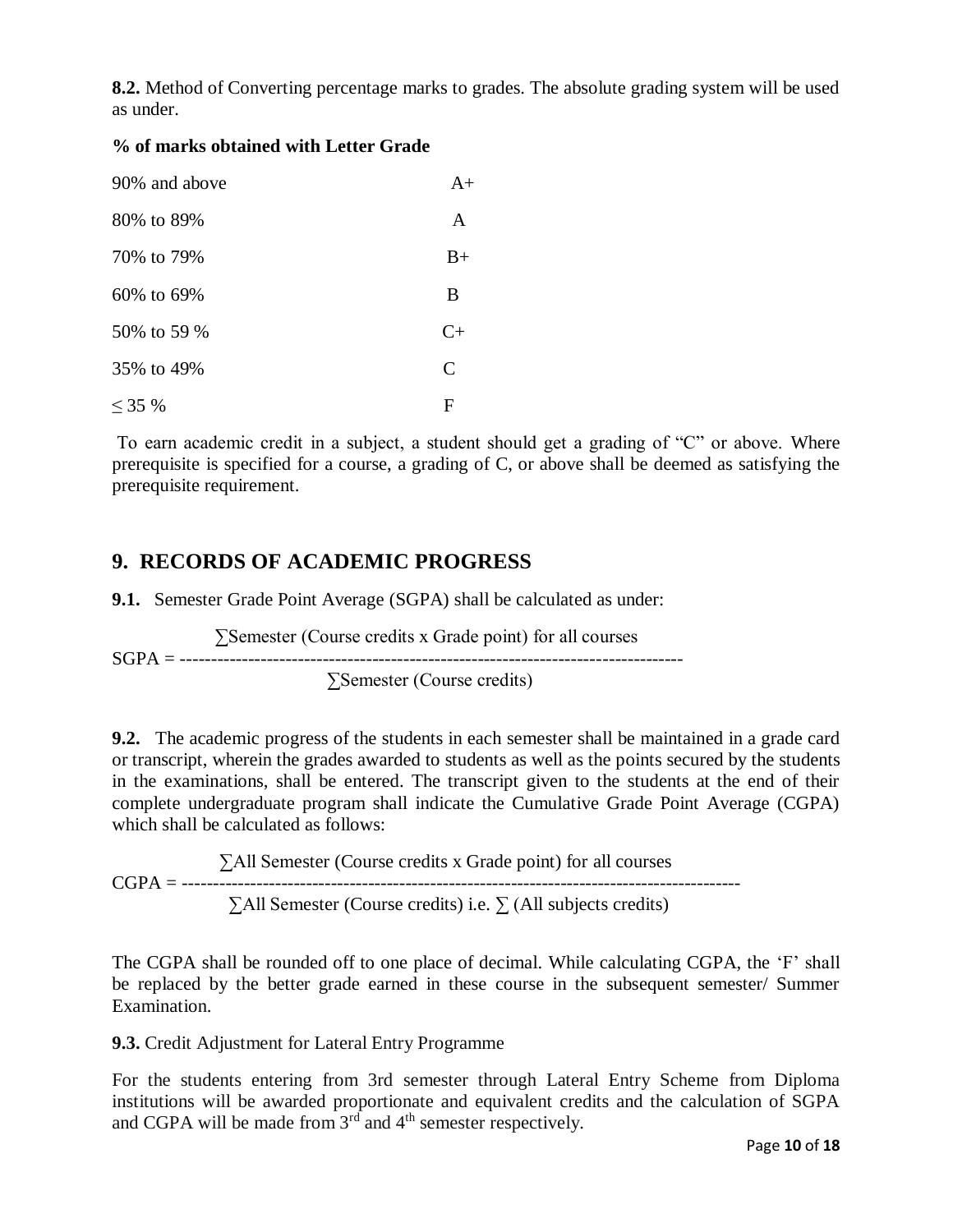**9.4.** The university shall follow the following conversion between CGPA and % marks.

% marks =  $(CGPA - 0.5) \times 10.0$ 

**9.5.** The summer programme will be scheduled during the long Institute vacations after completion of regular semester. A student is permitted to register only for three theory papers for course scheduled in the summer programme, only if, he/she had registered for these courses earlier in the semester and wishes to repeat them because of failure in the courses.

## **10. GRADUATION REQUIREMENT**

In order to qualify for a B. Tech. degree covered under these Regulations, a student must:

(a) Complete all the credit requirements for the degree, as laid down in the prescribed curriculum of the discipline, with a minimum grade 'C' scored in every subject.

(b) Obtain a CGPA of 5 or higher at the end of the semester in which he/she completes all the requirements for the degree.

## **11. AWARD OF DEGREE**

#### **Mode of Examination:**

The theory and the internal/practical/project components have been bifurcated as follows:

#### **Theory component**

#### **1. TA ( Internal Evaluation) – 30 marks**

| (a) Attendance $-$            | 5 marks                            |
|-------------------------------|------------------------------------|
| (b) Assignment/Class Test-    | 5 marks                            |
| (c) Mid semester examination- | 20 marks (One half hours duration) |

#### **2. End semester examination- 70 marks (3 Hours duration)**

#### **Sessional/ Practical/ Minor Project Component: 50 marks**

| (a) TA(Progressive Evaluation)-         | 30 marks |
|-----------------------------------------|----------|
| (b) End semester external (viva-voce) - | 20 marks |

#### **Project ( Total marks 100)**

| (a) TA (Progressive Evaluation) $-$                   | 70 marks |
|-------------------------------------------------------|----------|
| (b) Viva-voce examination<br>$\overline{\phantom{a}}$ | 30 marks |

Cases of adoption of unfair means in an examination shall be dealt with by the Examination Disciplinary Committee of Jharkhand University of Technology. If adoption of unfair means is proved, the punishment may be, depending on the quantum of the offence and prior record, reduction of grade, de-registration of a course, expulsion for one or more semesters or outright expulsion from the Institute.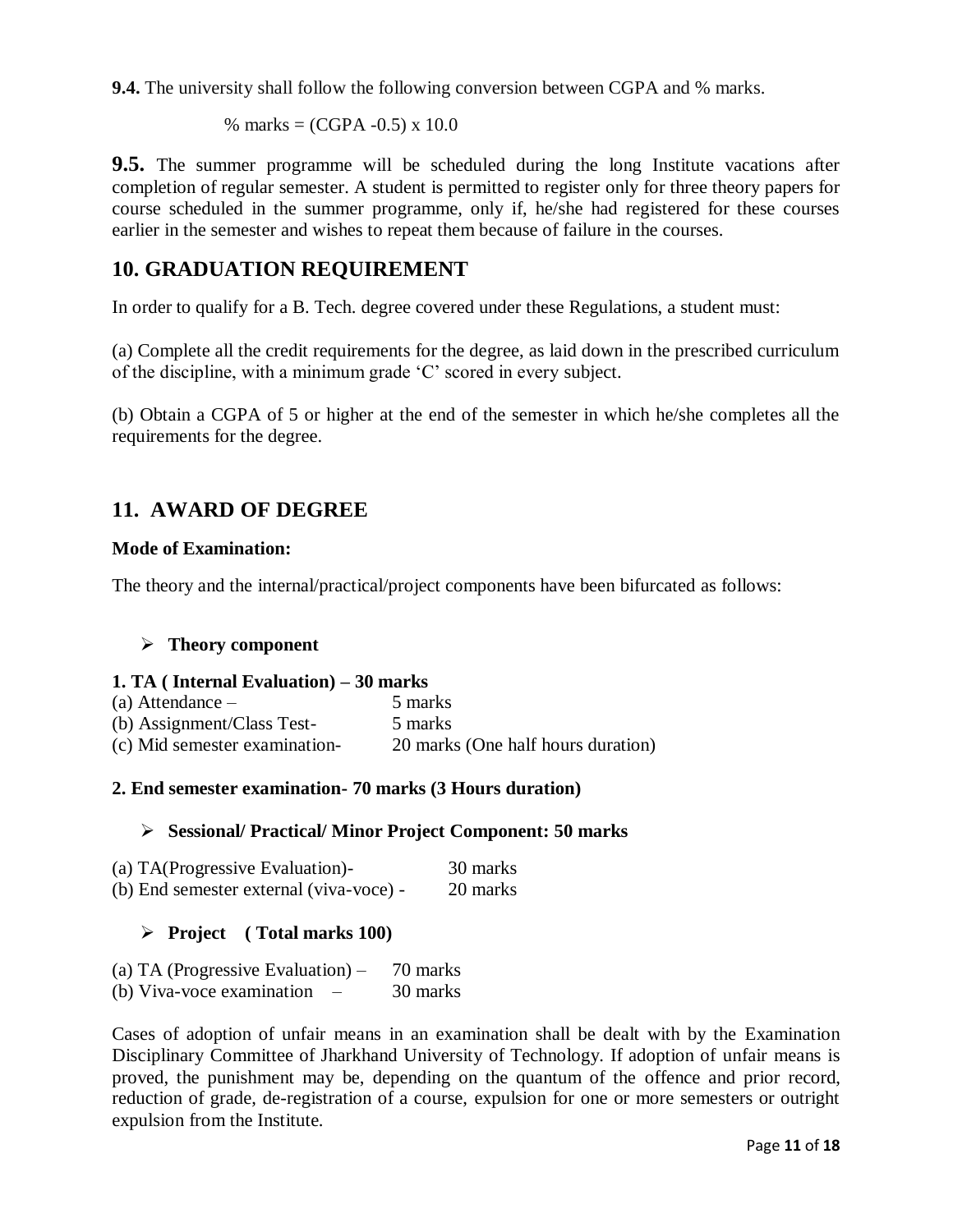## **12. GRADES AFTER COMPLETION OF COURSE**

| 70% and above    | First class with distinction      |
|------------------|-----------------------------------|
| $60\%$ to $69\%$ | First class                       |
| 40% to 59%       | Second class (But CGPA not $<$ 5) |

## **13. GUIDELINES FOR ASSIGNMENT**

A specific assignment shall be given to each student in every theory course immediately after registration. This may comprise new problems in emerging areas in the subjects/ design methodology/ modelling/ software development/ collection of new results and discussion /analysis etc. The main objective of the assignment is to improve self learning process and exposure to current literature on the subject. The assignment should be an extension of the prescribed syllabus and **in no case the repetition of the class work or problems.** The assignment should be submitted by the students' in hand written form after 50% completion of syllabus in the concerned semester. The grade/marks may be awarded as per the following norms.

| Grade/Marks | Explanation                                          |
|-------------|------------------------------------------------------|
|             | upto maximum of 30 % of the total number of students |
|             | upto maximum of 40 % of the total number of students |
|             | upto maximum of 30 % of the total number of students |

## **14. CHANGE OF BRANCH**

14.1. Change of branch may be allowed against the vacant seats in the following two stages, provided criteria at following sub clauses are satisfied:

• In the second year, on the basis of merit in the B. Tech. first year examination for those who have passed with more than 8.0 CGPI without any carry over paper and

**14.2.** After change of the branch, number of students in branch (es) shall neither increase over the intake approved by AICTE nor it will decrease below 75% of intake approved by AICTE

**14.3.** Change of branch is not applicable to following:

Students admitted in second year of B.Tech. programs as per clauses of Lateral entry.

**14.4.** Further change of branch shall not be permitted.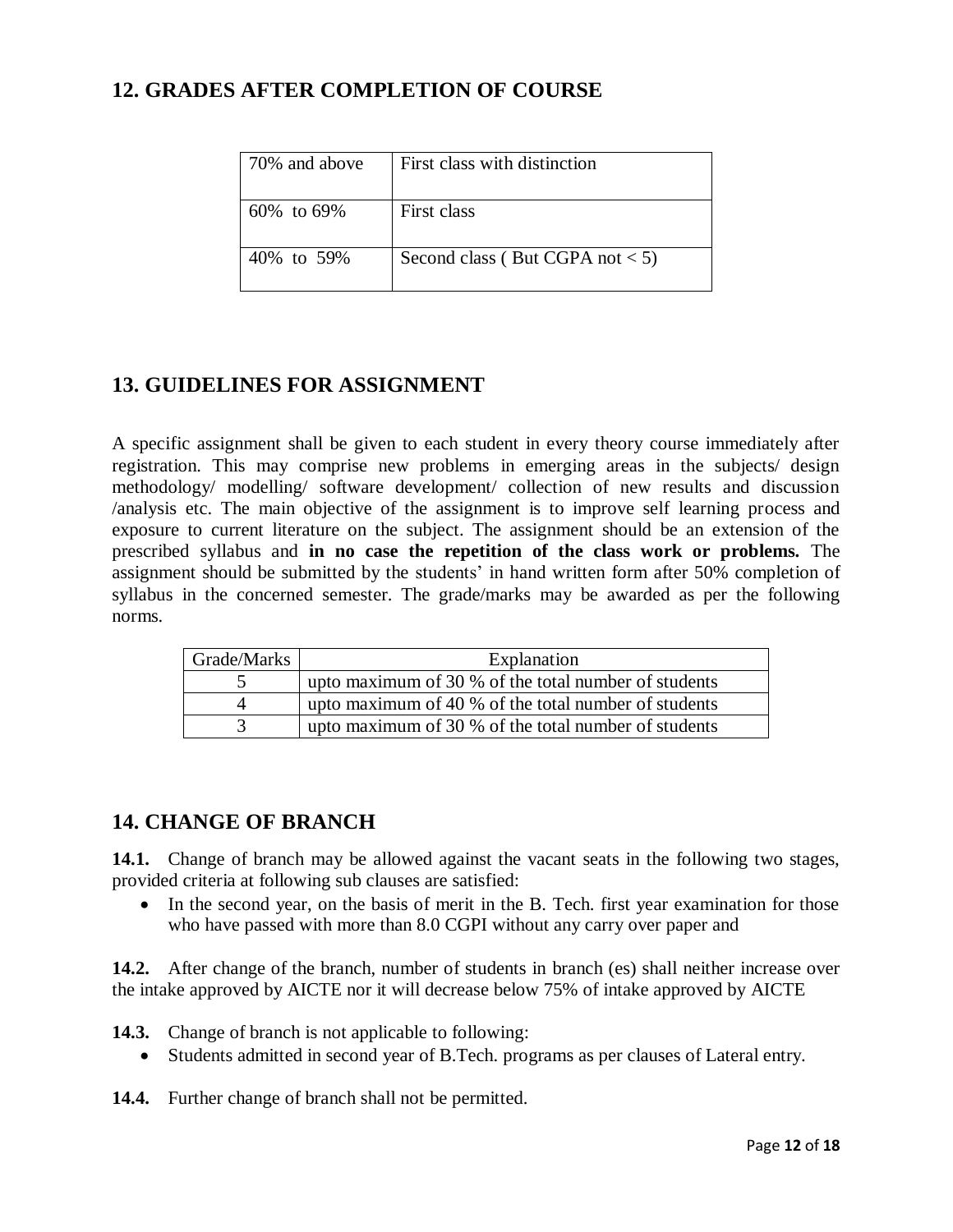## **15. RE-ADMISSION IN THE INSTITUTION/ COLLEGE**

A student may be allowed for re-admission provided he/she satisfies one of the following conditions:

- A student is declared fail.
- A student did not appear in a semester examination or he/she was not granted permission to appear at the examination.
- A student has been detained by the institute and subsequently has been permitted to take re-admission.
- A student as an ex-student passed the examination of the academic year or qualified for carryover system.
- A student promoted with carry over subjects and he/she opted for readmission.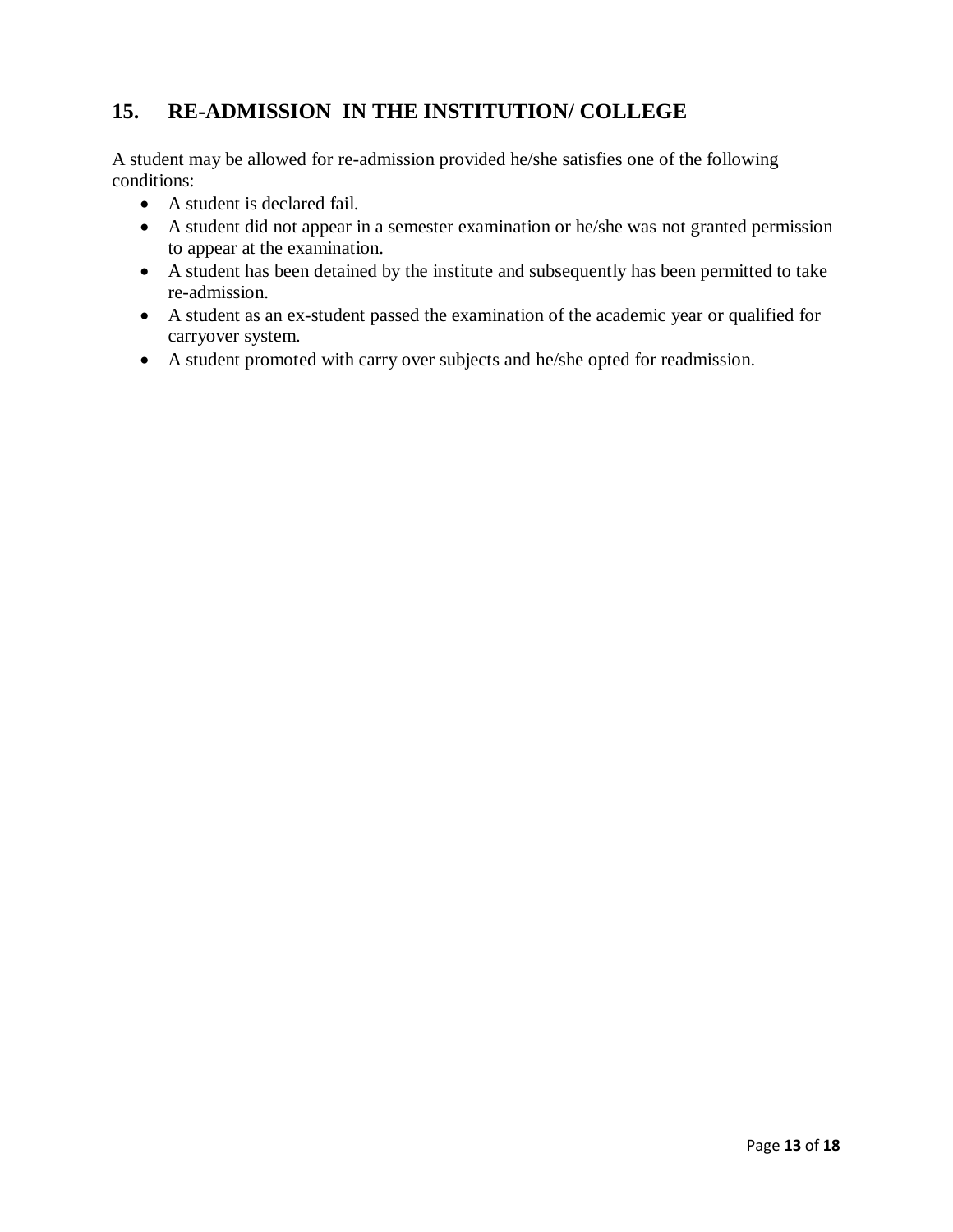## **ANNEXURE – I**

#### *Rules Regarding Conduct And Discipline*

Following rules shall be in force to govern the conduct and discipline of all students:

1. Students shall show due respect to the teachers of the Institute, the Wardens and Hostel Superintendent of the Hostels, the Sports Officers and the Officers of the National Cadet Crops; proper courtesy should also be extended to the employees of the Institute and of the Hostels . They shall also pay due attention and courtesy to visitors.

2. Students are required to develop a friendly relationship with fellow students. In particular, they are expected to show kindness and consideration to the new students admitted to the Institute every year. Law bans ragging in any form to anybody. Any act of physical or mental pressurization of junior students, individually or in group, will be considered as an act of ragging. Ragging also includes forcing junior students to meet seniors outside institute premises, or in places where a student has no valid reason to be present, asking irrelevant questions or using abusive language. Ragging will be considered as gross indiscipline and will be severely dealt with, which may include expulsion from the institute. Any incident of ragging inside or outside the campus must be reported to a Hostel Superintendent, the chief warden or a faculty member designated to look after ragging issues by any student, senior or fresher, who has witnessed an incident. Failure to report a ragging incident will be considered a serious offence, even if one is not personally involved in it. If a junior student yields to any form of ragging by senior students and does not inform the Institute or Hostel Superintendents, or willfully withholds the information in an enquiry of ragging incident, the matter will be treated as indiscipline on the part of the junior student and invite punishment comparable to those against ragging itself. Willful withholding of complaint by a junior student does not automatically exempt a senior from punishment.

3. The following acts of omission and/or commission and comparable offences shall constitute gross violation of the code of conduct and are liable to invoke disciplinary measures:

Furnishing false statement of any kind in the form of application for admission or for award of scholarship or prizes etc. Furnishing false statement to the Disciplinary Committee, or willfully withholding information relevant to an enquiry. Organizing or participating in any activity that has potential for driving fellow students along lines of religion, caste, home state, and batch of admission or any other unhealthy criterion.

- Physical or mental harassment of fresher's through physical contact or oral abuse.
- Getting involved in a brawl or fight with persons outside the Institute, either alone or in a group, irrespective of whom initiated the conflict.
- Will fully damaging or stealthily removing any property belongings of the Institute, Hostels or fellow students.
- Adoption of unfair means in the examinations.
- Possession, consumption or distribution of alcoholic drinks or any kind of hallucinogenic drugs.
- Organizing or participating in any group activity except purely academic and scientific programmes in company with others in or outside the campus without prior permission of the Principal of the Institute.
- Mutilation or unauthorized possession of library books.
- Not cooperating with faculty, officers investigating a potential disciplinary issue.
- Resorting to noisy and unseemly behaviour, disturbing studies of fellow students.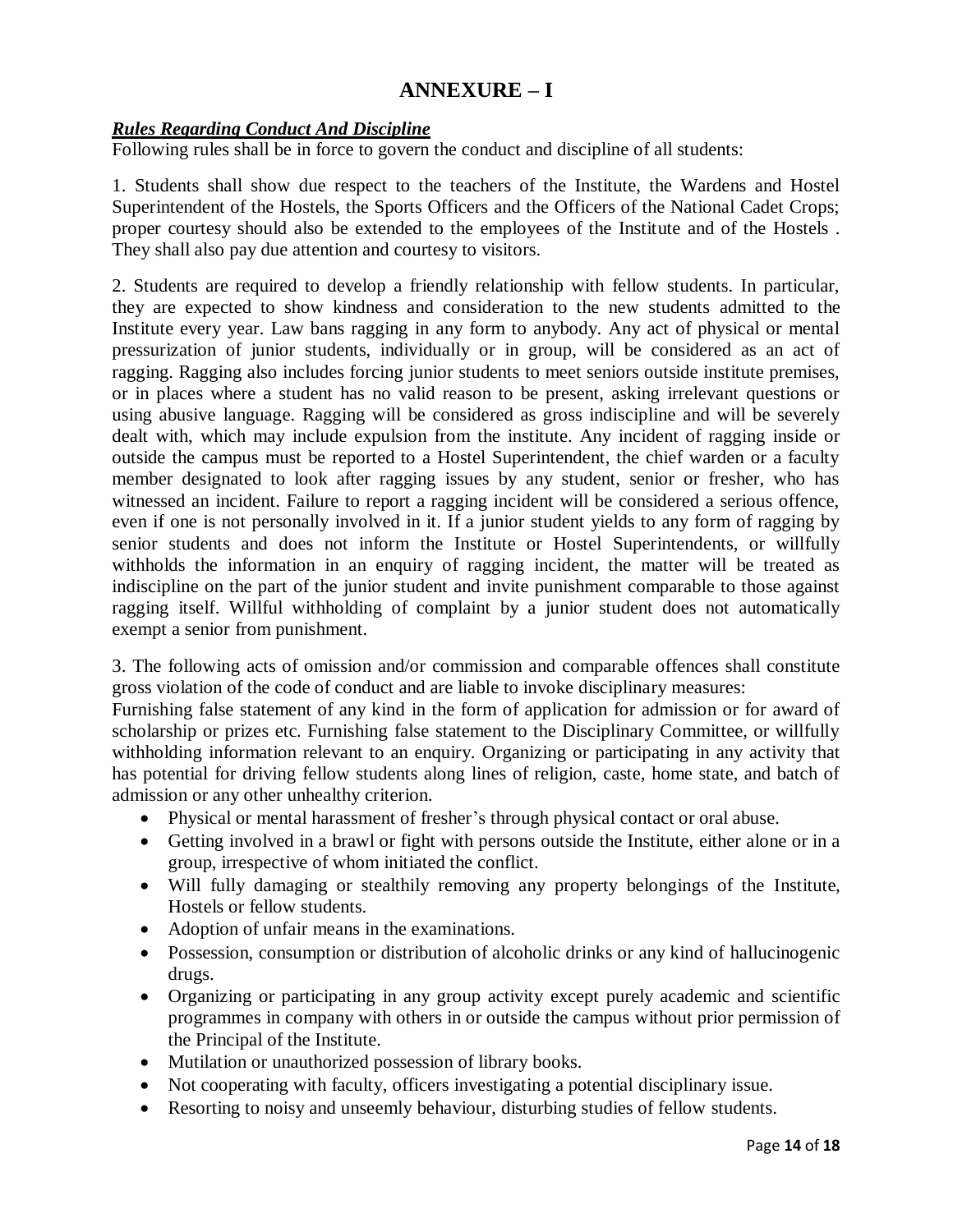- Disturbing in drunken state or otherwise an incident an academic or student function or any other public event.
- Not obeying traffic rules on campus, not following safety practices or causing potential danger to oneself or other persons in any way.
- Displaying lack of courtesy and decorum, resorting to indecent behaviour anywhere within or outside the campus.
- Not intimating his/her absence to the Hostel Superintendent before leaving campus.
- Getting involved in an activity that violates state or national laws.

4. Commensurate with the gravity of the offence, the punishment for indiscipline may be

- Reprimand, impose fine or take any other suitable measure.
- Debarment from medals and prizes.
- For economic offences (either misappropriation of money or damage to Institute property), the cost to the damage done will be recovered along with a penalty which may be up to ten times of the cost recovered.
- Partial (one month or one semester) or complete debarment from campus placement,
- Reduction in grade in one or more courses.
- Expulsion from the Hostel.
- Rustication for a specified period, or outright expulsion from the Institute.

5. All major acts of indiscipline, which may have serious repercussion on the students in general and/or which may warrant a uniform and more formalized nature of investigation, shall be handled by the Institute Disciplinary Committee appointed by Principal of the Colleges. The Disciplinary Committee shall investigate complaints; examine available evidence and award punishment. Recommendation of the committee, which will include the suggested punishment in case of guilt proven, will be forwarded to the Chairman of the Governing Body of the Colleges for necessary action.

6. Proof of guilt need not necessarily be at the same level as necessary in a court of law. The committee, in order to protect the academic rights of a greater body of students, may award disciplinary measures if it is reasonably satisfied that such measures are in the greater interest of the students.

7. The Principal of the Colleges, at his discretion may take additional measures keeping in mind long term issues and impact on other aspects of Institute management. The Principal make minor changes in the nature of punishment awarded or reduce the level and/or quantum of punishment if he feels appropriate.

8. Acts which may be classed as 'crimes' rather than acts of indiscipline will be reported to the state authorities; they include such acts as causing serious injury to fellow students or others, causing major damage to Institute property, being involved in activities prejudicial to national security or to that maintaining communal harmony etc.

9. Cases of adoption of unfair means in an examination shall be dealt with by the Examination Disciplinary Committee of Jharkhand University of Technology. If adoption of unfair means is proved, the punishment may be, depending on the quantum of the offence and prior record, reduction of grade, de-registration of a course, expulsion for one or more semesters or outright expulsion from the Institute.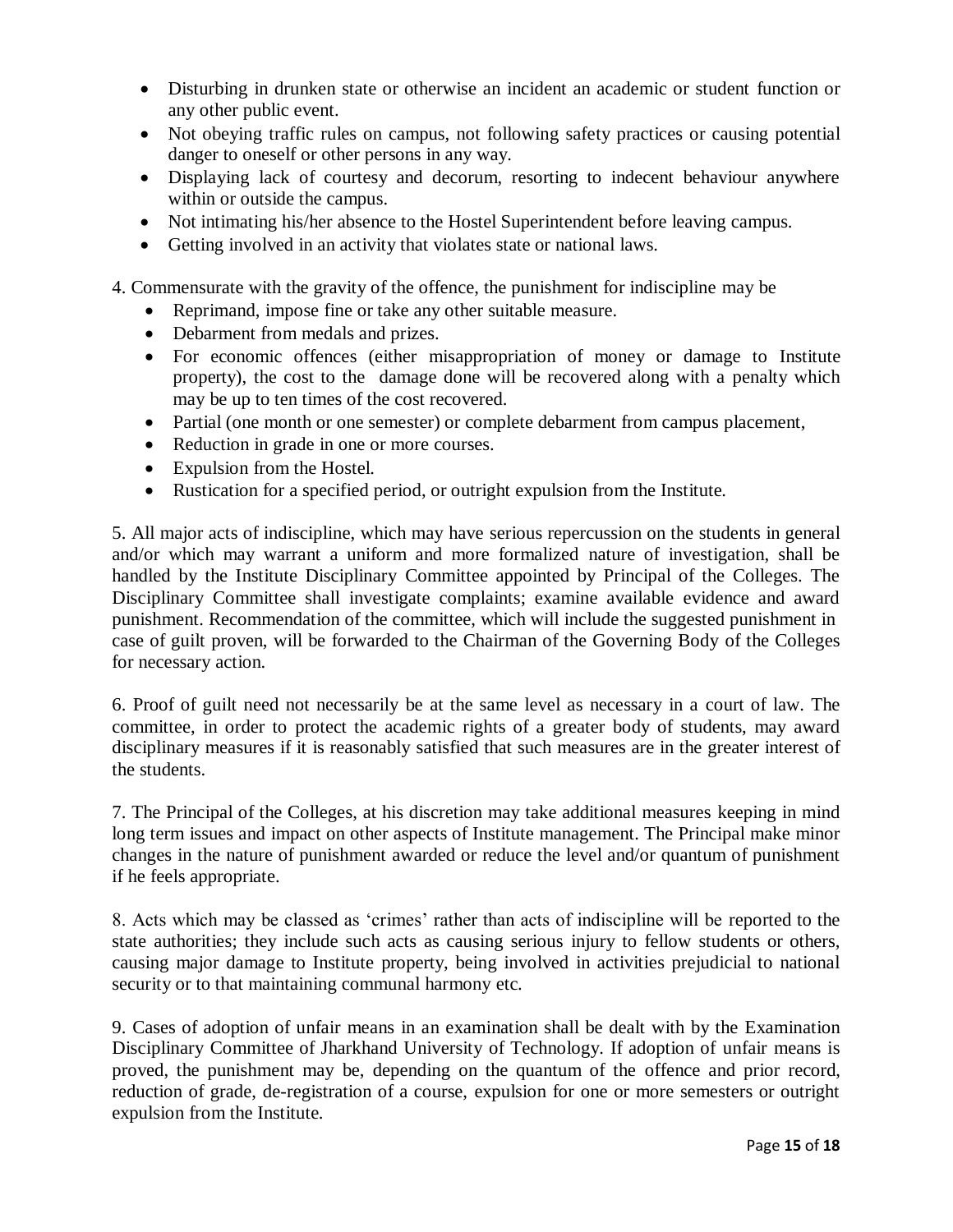### **ANNEXURE-II**

#### *Procedure for Administration of Short Term Industrial or Research Experience (SIRE Programme)*

1. The SIRE programme shall be of at least 8 weeks duration after 6th semester of B. Tech. The experience should preferably be earned in an industry of repute, major R & D laboratory, an IIT, NIT or IISc. The key word is "repute".

2. While summer work after 6th semester of B.Tech is compulsory, a student may, at his discretion, acquire experience at the end of the 4th semester of the B. Tech. in addition to the programme after the 6th semester.

3. The Training and Placement department shall arrange places of work for all students of 6th semester of B. Tech. It may also assist students of  $4<sup>th</sup>$  semester of B. Tech. to find work opportunities at mutual convenience.

4. The work may be carried out either in India or abroad. The Institute shall not bear the cost of travel or accommodation in any place. Some organizations offer work experience to engineering students against a fee. The Institute will examine such programmes for their content and spirit and approve deserving cases. The student shall bear the expenses.

5. Students are encouraged to receive financial support from the organizations where they are placed or from other sources. Such financial offers will not count as alternative scholarships.

6. Students will not be permitted to enroll in regular, periodic or a periodic courses (e.g. CAD/CAM course, Oracle course) offered by companies, even if the subject is of interest to the academic programme. If a subject is of relevance to the Institute's academic programme, it should be included in the curriculum instead of requiring the students to study it outside the institute by paying additional fees.

7. Considering difficulties of accommodation and travel, the Institute shall work out places of work taking into account the convenience of students. For this to happen, the T & P Centre shall put up a notice seeking suggestions from students for possible work sites.

8. Sometime around February-March of the year, the T & P department shall finalise the list of work sites for the students and announce it on the notice boards. The students will then make railway reservation and take other necessary steps. Students will have no freedom to choose their own places of work beyond giving suggestions to the  $T \& P$  Centre. In case a student faces difficulty with the assigned place, he should bring it to the attention of the Professor T  $\&$  P so that he can be given a fresh allotment. Any change of place of work after starting of the summer vacation must be approved by the Professor T  $\&$  P on the merit of the case. Any work at a place not approved in advance will not count towards credit requirement.

9. The T & P Centre shall have the responsibility to inspect the places of work to ensure that the students are sincere in their assigned responsibility. If it is found that a student is not attending his work place on full time basis, the student shall get 'F' grade and the SIRE programme is to be repeated at the end of the 8th semester with consequent delay in completion of the students' academic programme.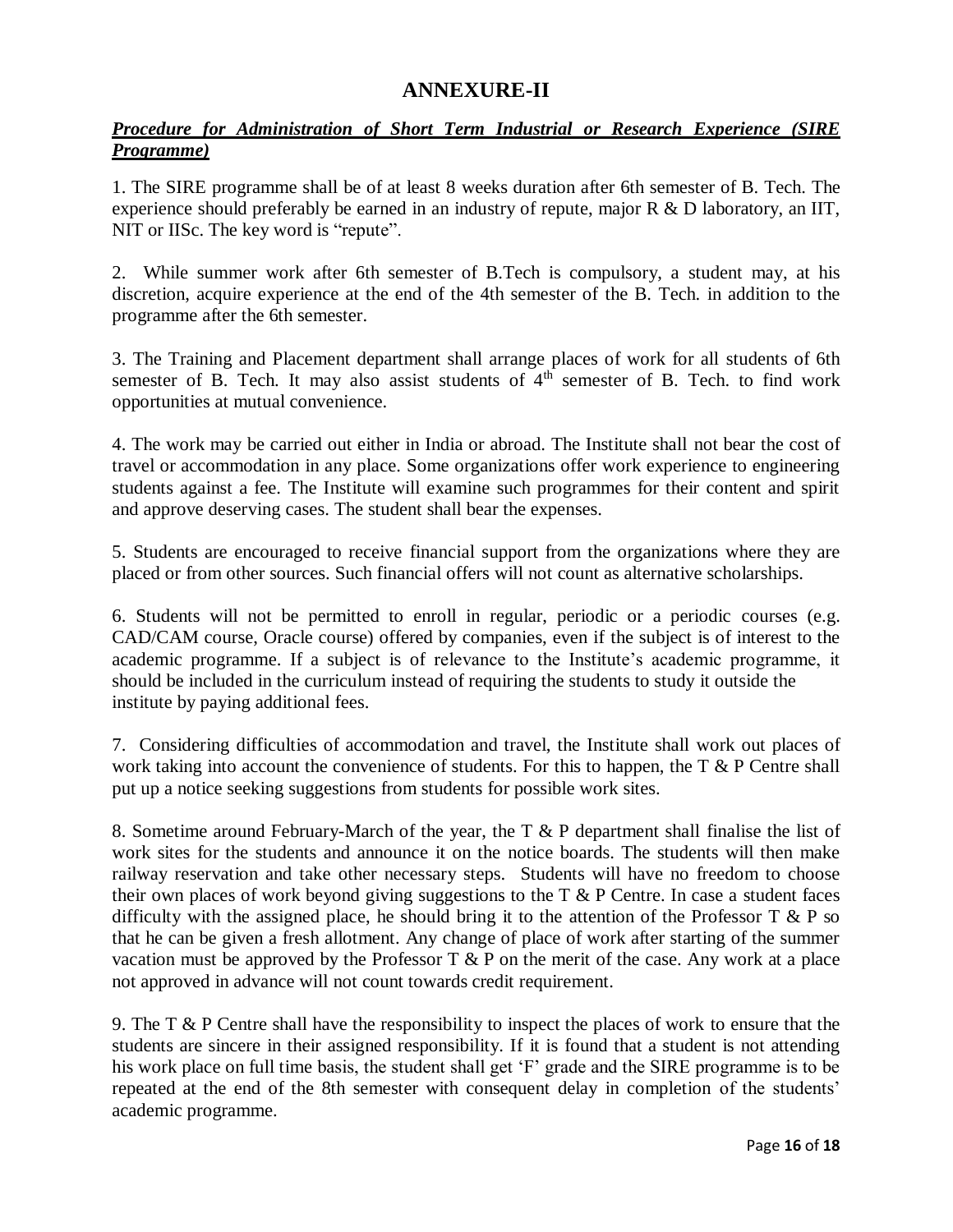10. The SIRE report will be evaluated by the department at the beginning of the 7th semester, preferably within one month of the starting of the semester. The department will assign one or two faculty members to coordinate presentation by the students and evaluation of the reports. The grades must be sent to the examination office before the mid semester examination of the autumn semester.

11. The T & P Centre shall be the nodal agency for arranging places of industrial experience. But departments also need to play a strong role. Many faculty members are well known in industry and the industry honours the requests of faculty members and Heads of Departments.

12. There will be a Training & Placement Advisory Committee headed by the Professor of Training & placement. Every department shall nominate one faculty member having strong connection with industry and a strong perception of all aspects of the department's academic programmes.

13. SIRE will also include credit for the industrial tours and visits arranged by the Institute during the first seven semesters of a student's career. The relative assignment of marks between the two components shall be: 75% for summer work and 25% for the industrial tours.